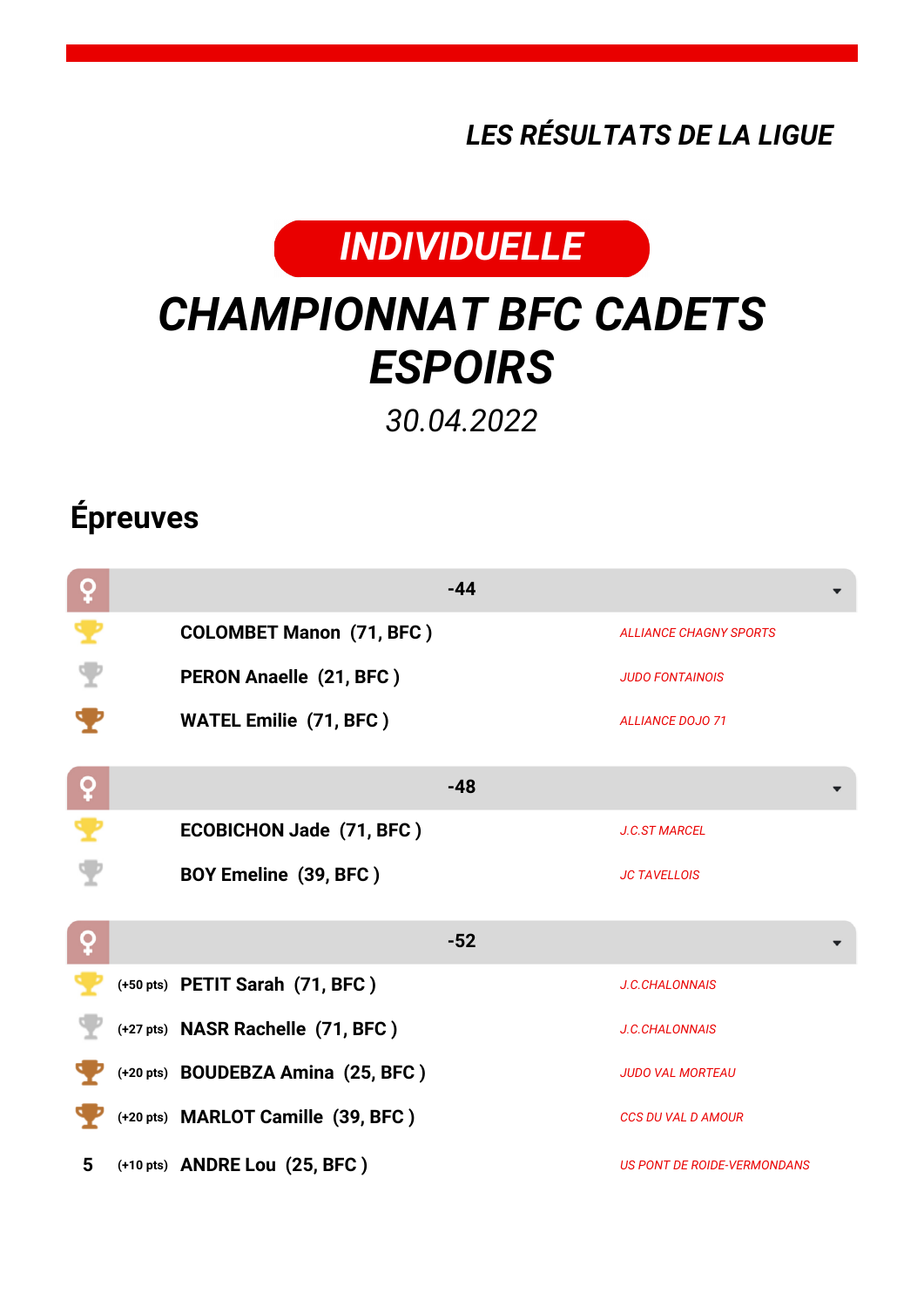| 5 | (+10 pts) POCHARD Faustine (25, BFC)        | <b>JUDO CLUB DU SAUGEAIS</b>          |
|---|---------------------------------------------|---------------------------------------|
| 7 | <b>BIDOLET Alice (71, BFC)</b>              | <b>FOOT.C.GUEUGNONNAIS</b>            |
| 7 | <b>BUSCHIAZZO Giulia (21, BFC)</b>          | <b>JUDO CLUB DE MARSANNAY LA COTE</b> |
| ç | $-57$                                       |                                       |
|   | (+40 pts) BARATA Apolline (21, BFC)         | AJBD21-25                             |
|   | (+20 pts) HUGUENIN Maeva (71, BFC)          | J.C.CHALONNAIS                        |
|   | (+10 pts) CHAILLOU Yumi (21, BFC)           | <b>JC SEMUR EN AUXOIS</b>             |
|   | (+20 pts) PIERRE BRANDT Mnemosyne (25, BFC) | <b>J.C. DAMPIERRE LES BOIS</b>        |
| 5 | <b>BRABANT Ingrid (25, BFC)</b>             | <b>JUDO CLUB VALDAHON</b>             |
| 5 | POUJET Albane (25, BFC)                     | <b>DOJO FRANC-COMTOIS</b>             |
| ò | $-63$                                       |                                       |
|   | (+30 pts) MARCHAL-CONRAD Nine (89, BFC)     | <b>ACLA GURGY</b>                     |
|   | (+20 pts) ESCOUFFIER Julie (58, BFC)        | A.S.AMIC.VAUZELLES                    |
|   | (+10 pts) LAUTISSIER Morgane (21, BFC)      | <b>JUDO CLUB DE MARSANNAY LA COTE</b> |
| 4 | <b>BERTACCO Giorgia (25, BFC)</b>           | <b>JUDO CLUB AUDINCOURT</b>           |
| 5 | LOVISA Anais (70, BFC)                      | <b>JUDO CLUB CHAMPAGNEY</b>           |
|   | $-70$                                       |                                       |
|   | PFHURTER Liana (90, BFC)                    | <b>JUDO CLUB DELLE</b>                |
| ර | $-46$                                       |                                       |
|   | (+10 pts) LEFEVRE Paul (58, BFC)            | J.C.DECIZOIS                          |
|   | (+40 pts) KLIHO Thomas (21, BFC)            | <b>JUDO CLUB DE MARSANNAY LA COTE</b> |
|   | (+20 pts) PIOCHE Ilan (21, BFC)             | AJBD21-25                             |
|   | (+7 pts) PIVA Diego (89, BFC)               | JC VILLENEUVE/S/YONNE                 |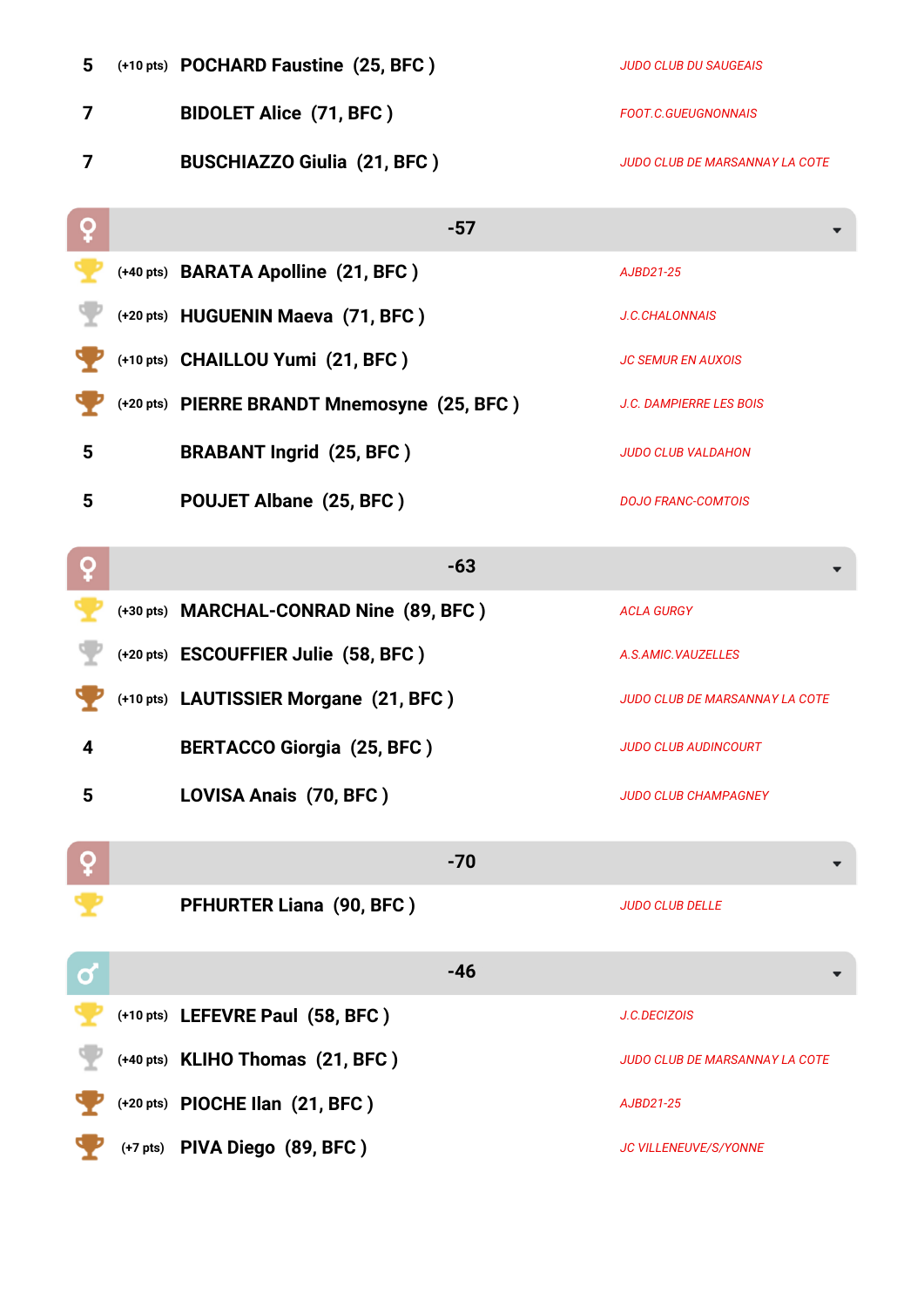| 5                       | (+10 pts) ADAM Martin (90, BFC)     | S.O. LA DENFERT                       |
|-------------------------|-------------------------------------|---------------------------------------|
| 5                       | <b>DUVIEUSART Loic (21, BFC)</b>    | AJBD21-25                             |
| 7                       | DOLLFUS-DONATI Soren (39, BFC)      | <b>AVENIR JUDO BASSIN LEDONIEN</b>    |
| 7                       | LAFON Lilian (39, BFC)              | <b>JC VAL D AMOUR</b>                 |
| $\mathbf Q$             | $-50$                               |                                       |
|                         | (+20 pts) ROCHES Matheo (21, BFC)   | AJBD21-25                             |
|                         | <b>PARIS Nathan (89, BFC)</b>       | <b>JC VILLENEUVE/S/YONNE</b>          |
|                         | (+10 pts) GARRET Tilyan (90, BFC)   | S.O. LA DENFERT                       |
| 4                       | <b>GILLE Antoine (39, BFC)</b>      | <b>AVENIR JUDO BASSIN LEDONIEN</b>    |
| $\mathbf{C}$            | $-55$                               |                                       |
|                         | (+30 pts) COUTIN Avel (21, BFC)     | AJBD21-25                             |
|                         | (+10 pts) SALMERON Matias (25, BFC) | <b>JUDO CLUB AUDINCOURT</b>           |
|                         | <b>JOVER Eliott (89, BFC)</b>       | <b>CHAMPS SUR YONNE ARTS MARTIAUX</b> |
|                         | TAM-TSI Nathan (71, BFC)            | <b>J.C.ST MARCEL</b>                  |
| 5                       | PIRES Leo (21, BFC)                 | <b>JUDO FONTAINOIS</b>                |
| $5\phantom{1}$          | (+10 pts) RUFFINONI Enzo (25, BFC)  | <b>DOJO FRANC-COMTOIS</b>             |
| $\overline{\mathbf{z}}$ | <b>LOCATELLI Thibaut (39, BFC)</b>  | <b>JC BLETTERANOIS</b>                |
| <u>ರ</u>                | $-60$                               |                                       |
|                         | ROJAS Hugo (21, BFC)                | AJBD21-25                             |
|                         | (+40 pts) PERRET Adrien (25, BFC)   | <b>JUDO CLUB AUDINCOURT</b>           |
|                         | <b>DEFRASNE Ulysse (21, BFC)</b>    | AJBD21-25                             |
|                         | (+30 pts) FLIZOT Lucas (89, BFC)    | <b>JUDO CLUB PARON</b>                |
| $5\phantom{.0}$         | (+10 pts) DEJOUX Jules (21, BFC)    | AJBD21-25                             |
| $5\phantom{.0}$         | <b>TERRIER Kylian (71, BFC)</b>     | <b>BUDOKAN CHALONNAIS</b>             |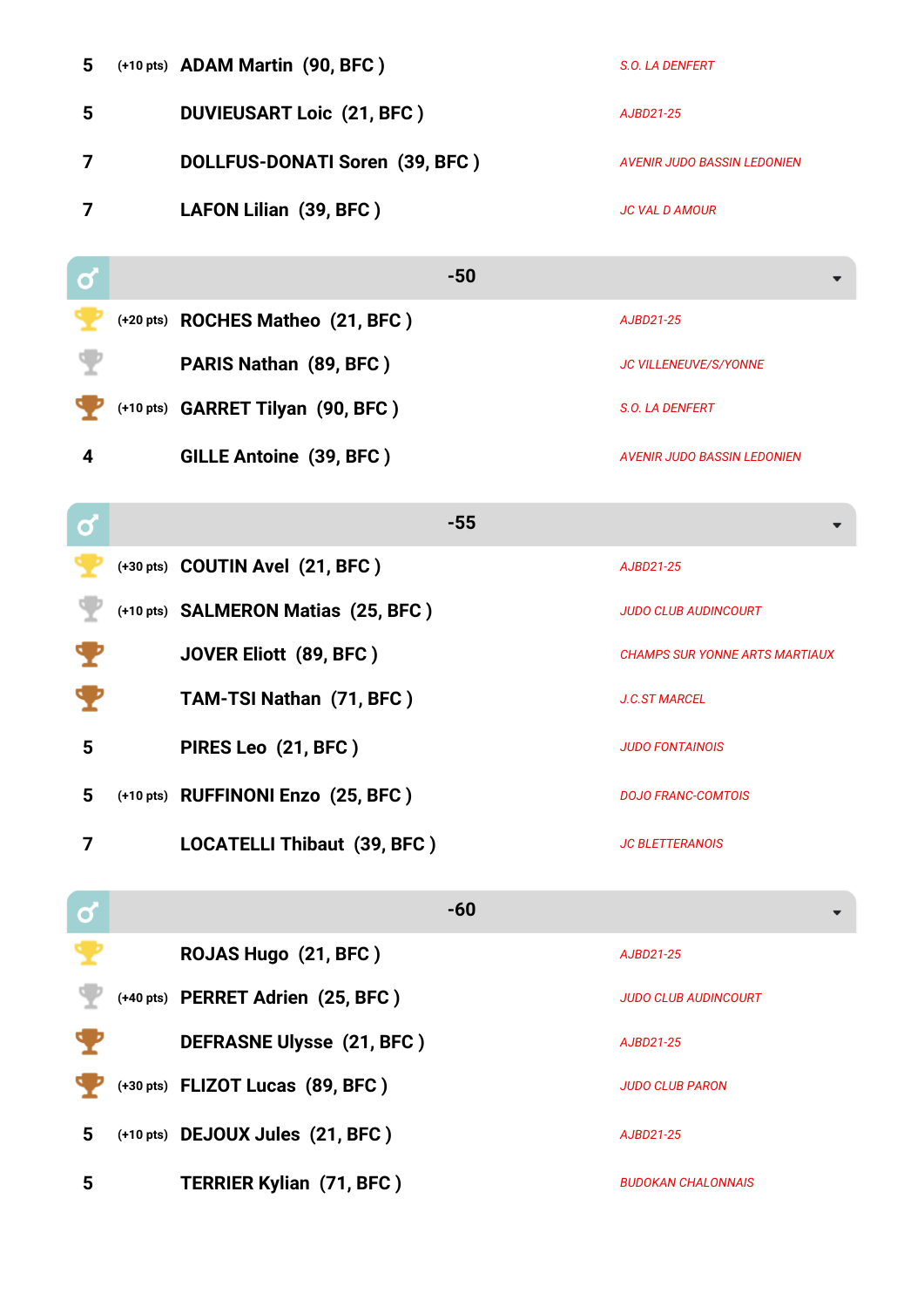| 7         | (+10 pts) DOILLON Nathan (70, BFC)  | <b>JUDO CLUB LUXOVIEN</b>     |
|-----------|-------------------------------------|-------------------------------|
|           | <b>ROGNON Antoine (25, BFC)</b>     | US MEREY S S MONTROND         |
|           | NC (+10 pts) BLUZAT Louis (21, BFC) | <b>JC SEMUR EN AUXOIS</b>     |
| NC        | <b>FAROUX Corentin (71, BFC)</b>    | <b>JUDO CLUB AUTUNOIS</b>     |
| <b>NC</b> | <b>GUILLOT Orian (71, BFC)</b>      | <b>JUDO CLUB CHAROLAIS</b>    |
| <b>NC</b> | LAFONT Issame (39, BFC)             | <b>JUDO CLUB DE ROCHEFORT</b> |
| <b>NC</b> | LINDENBERGER Dylan (90, BFC)        | <b>JUDO KWAI MORVILLARS</b>   |

| O              | $-66$                                 |                             |
|----------------|---------------------------------------|-----------------------------|
|                | (+20 pts) CAPLET Florian (21, BFC)    | AJBD21-25                   |
|                | (+27 pts) VISTOT Kolin (90, BFC)      | S.O. LA DENFERT             |
|                | (+17 pts) GLIBI Walid (89, BFC)       | <b>AUXR_JUDO</b>            |
|                | (+20 pts) SOMKHISHVILI Luka (58, BFC) | A.S.AMIC.VAUZELLES          |
| $5\phantom{1}$ | <b>HUILIER Jules (90, BFC)</b>        | A.S.M. BELFORTAINE          |
| 5              | <b>LUCHEM Erwann (21, BFC)</b>        | AJBD21-25                   |
| 7              | <b>COLAS Antonin (39, BFC)</b>        | <b>JURA SUD JUDO</b>        |
| 7              | <b>KECK Ethan (71, BFC)</b>           | <b>J.C.ST MARCEL</b>        |
| $\overline{7}$ | (+10 pts) RIVA Flavio (39, BFC)       | <b>JUDO CLUB DOLOIS</b>     |
| <b>NC</b>      | <b>COLIN Florian (39, BFC)</b>        | <b>JUDO CLUB COUSANCOIS</b> |
| <b>NC</b>      | <b>MASSE Matthieu (21, BFC)</b>       | <b>JC SEMUR EN AUXOIS</b>   |
|                |                                       |                             |
| O              | $-73$                                 |                             |

**(+10 pts) EL ATIR Saad (21, BFC )** *AJBD21-25*

**HOYER Nathan (21, BFC )** *AJBD21-25*

**-81**

 $\frac{a}{2}$ 

 $\mathbf{\Psi}$